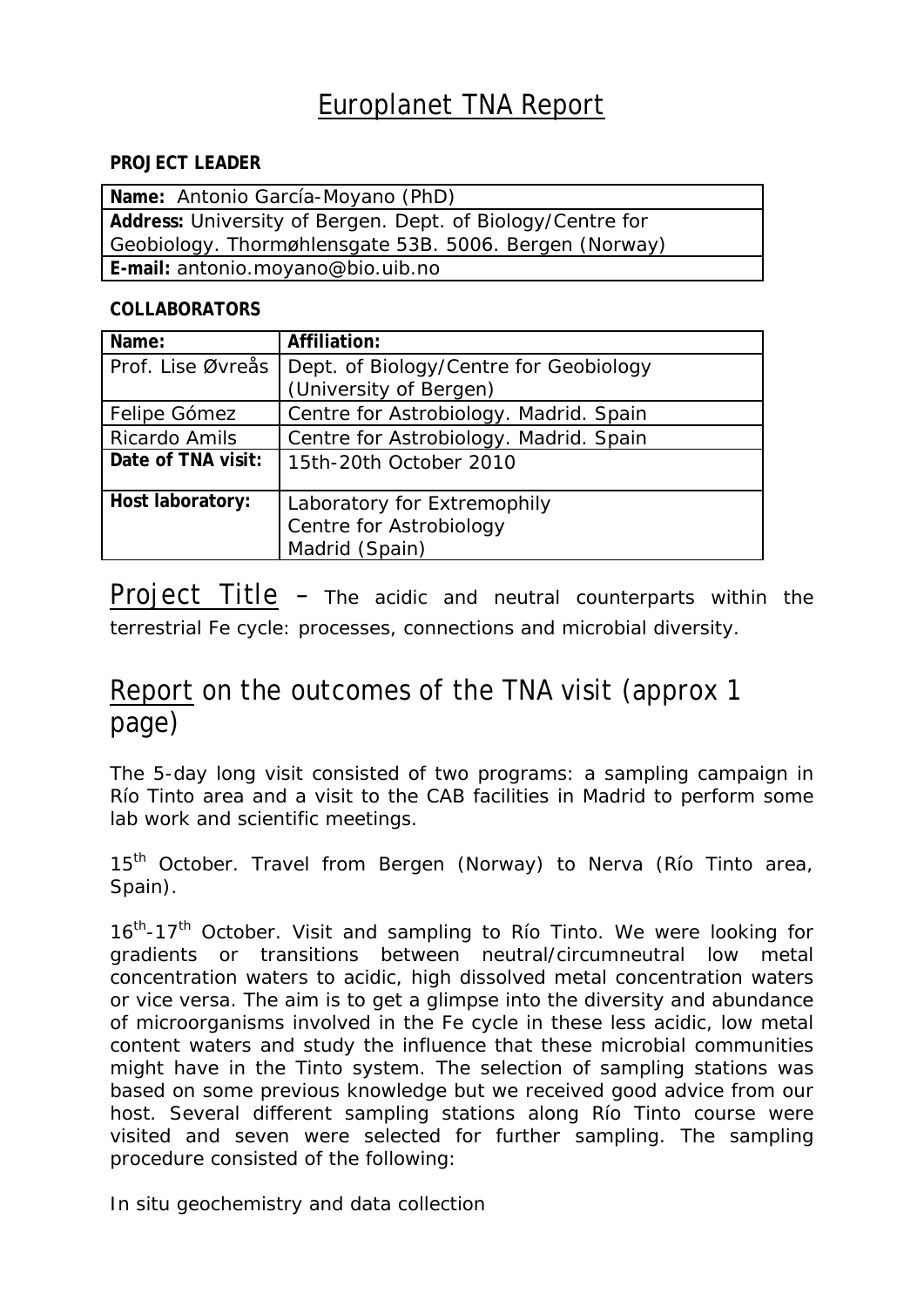- Geographic coordinates, temperature, pH, redox potential, conductivity and dissolved oxygen

Filtered chemistry

- 15 ml 0.2 um filtered water for anion analysis
- 15 ml 0.2 um filtered water for cation analysis

Unfiltered chemistry

- 50 ml water for DIC and TOC/DOC analysis

Biological samples

- 100 ml water 0,2 um filtered onto syringe and kept in RNA later for DNA extraction
- 10 ml sediment fixed with 4% paraformaldehyde
- 10 ml sediment in RNA later for DNA extraction
- 10 ml fresh sediment for enrichment
- 1.5 L water



The photo on the left shows a moment during the sampling in one of the stations in the headwaters area. The one on the right shows the interface between a neutral tributary joining to the course of the Tinto.

18<sup>th</sup>-19<sup>th</sup> October. Visit to the CAB facilities in Madrid. During this stay we had the chance to process the samples, do some filtering of the water and prepare the storage and shipment back to Bergen. The stay was also used to visit the labs and facilities and to discuss some aspects of this and some other future projects with our hosts.

20<sup>th</sup> October. Travel back to Bergen.

Please include:

 - Publications arising/planned (include conference abstracts etc)